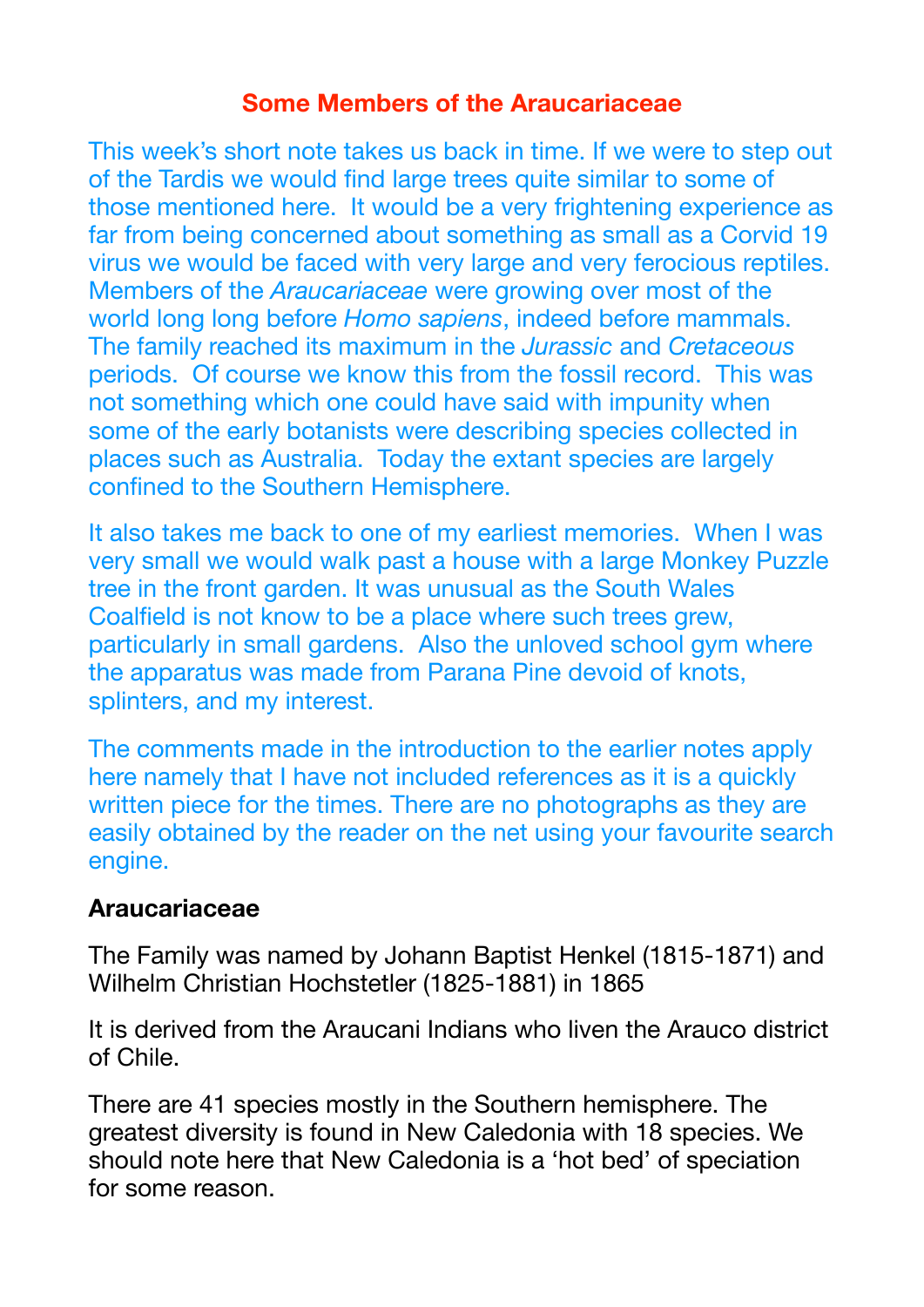Others are found in Australia New Zealand, Chile, Brazil, and Melanesia.

This geographic spread reflects the long history of the Family. As the mighty continent of Pangea split into two forming Gondwanaland and Laurasia and the very successful reptiles suddenly ended their domination due to some sort of cataclysmic event, (probably an asteroid) so too did the *Araucariaceae* undergo dramatic change. The fossil record is an interesting one with a significant amount of work done on the fossil trees found around the world.

The species in the Family are generally large with clear boles and useful wood. A fact that has rendered many to be under some threat. There are plantations of some species which provide wood for many purposes. Some caterpillars of moths in Australia feed on the trees including *Achaea janata*, *Mocis trifasciataa*, *Hieromantis ephodophora*.

A major symposium was held by the IDS in NZ in 2002 on the family. The proceedings were edited by R.L. Bieleski and M.D. Wilcox and published by the IDS in 2009.

There are three genera in the Family

- **• Agathis**
- **• Wollemia**
- **• Araucaria**

## *Agathis*

*Agathis* was named by *Richard Anthony Salisbury*(1761-1829) in the *Transactions of the Linnaean Society* London 8 1807. The name is derived from the Greek for a ball of thread, which he claimed the female cone looked like. Salisbury was a most unpleasant person and was shunned by other botanists at the time.

The genus consists of 16 species found in Australia, New Zealand, Fiji, Malaysia and the Philippines. 3 of which grow in Australia. 2 are endemic. One species *A. silbae* is found only in the mountains on Vanuatu. The Type specimen was collected in 1986 from a cultivated tree on the coast near Tasmalum in South Santo.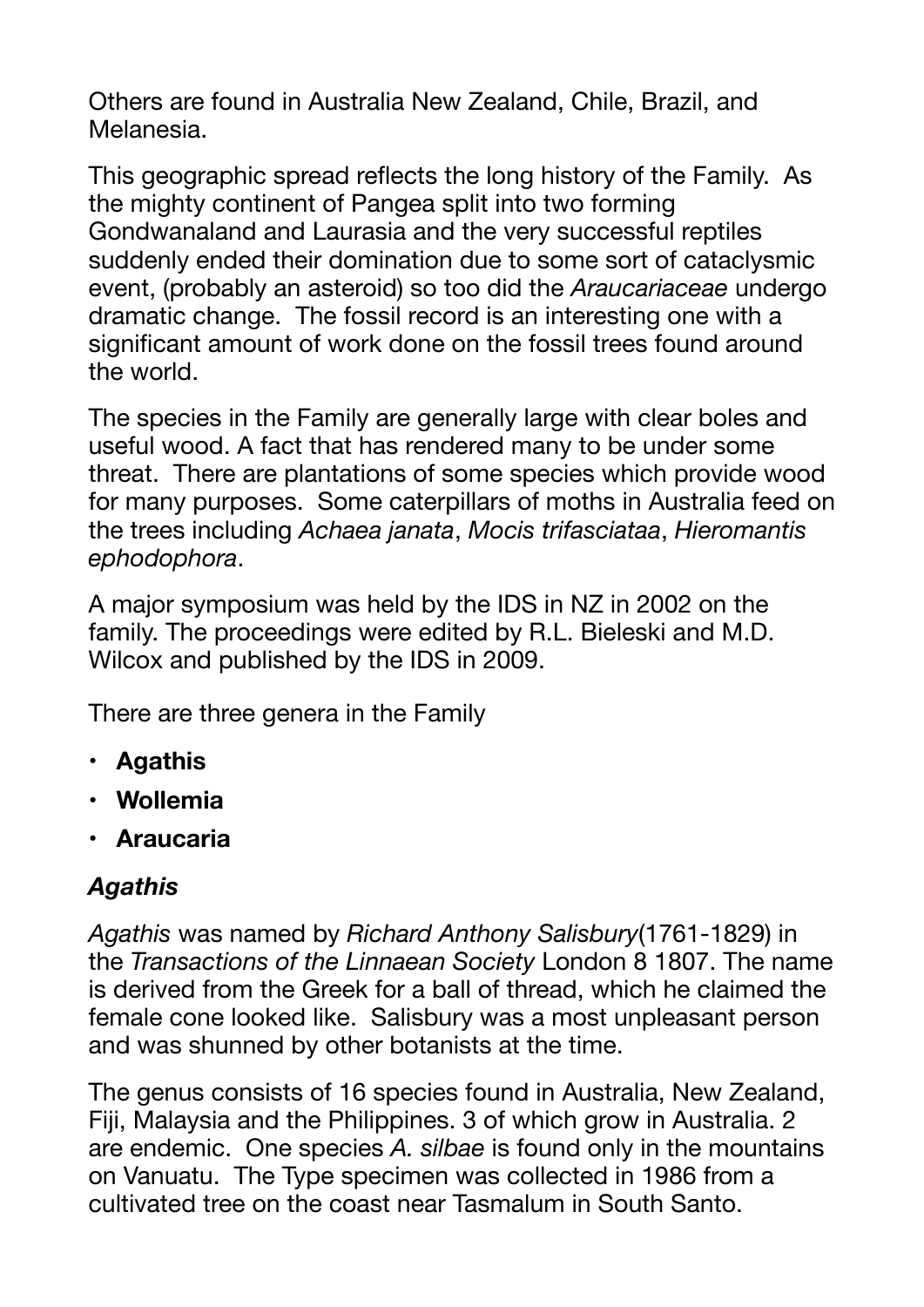However the name is not accepted by everyone as it may be the more common *A. macrophylla* which has smaller seed cone peduncles, and larger pollen cones.

Chris Borough tells me that he once saw huge Kauri Pine growing behind the mangroves at Pomio a district of East New Britain Province in PNG which has a rainfall said to be about 4000mm/a

## *Agathis robusta*

*A. robusta* occurs in two separate parts of coastal Queensland. One between Tewantin and Maryborough including Fraser Island and the northerly occurrence between the Herbert River and Big Tableland near Cooktown. It is also found in New Guinea.

Queensland Kauri is a large slow growing monoecious tree which can reach heights of 50m. Trees of 2.5m dbh were said to have been cut in the past. Some large trees are growing in botanic gardens. One in the Albury Botanic Garden was measured in 2010 2.1m dbh and 37m in height. The species has a smooth bark and a branch free bole. The wood is light brown to cream and the heartwood and sapwood indistinguishable. It is easy to work and useful for many purposes including boatbuilding, furniture, and face veneers. For these reasons it was heavily exploited in the past and the very large trees are now largely gone. In the past the Queensland Forestry Department had a difficult task in stopping the unauthorised poisoning of trees which when dead were allowed to be harvested up until the early 1960's.. Although its conservation status is least concern (LC) the subspecies *A. nesophila* which grows in PNG is considered vulnerable due to over exploitation.

## *Agathis atropurpurea*

Agathis atropurpurea was named by *Bernard Patrick Matthew Hyland* (1937-) in 1978. He is an Australian botanist who spent 45 years working on Australian Tropical Rainforest plants. It is a rare species. The type specimen was collected in 1972 from the Bellenden Ker Range. It usually grows on granite derived soils on ridge tops in mountain rain forest. The common name is Black, Blue, Mountain and many others, Kauri. The timber is similar to *Araucaria cunninghamii.*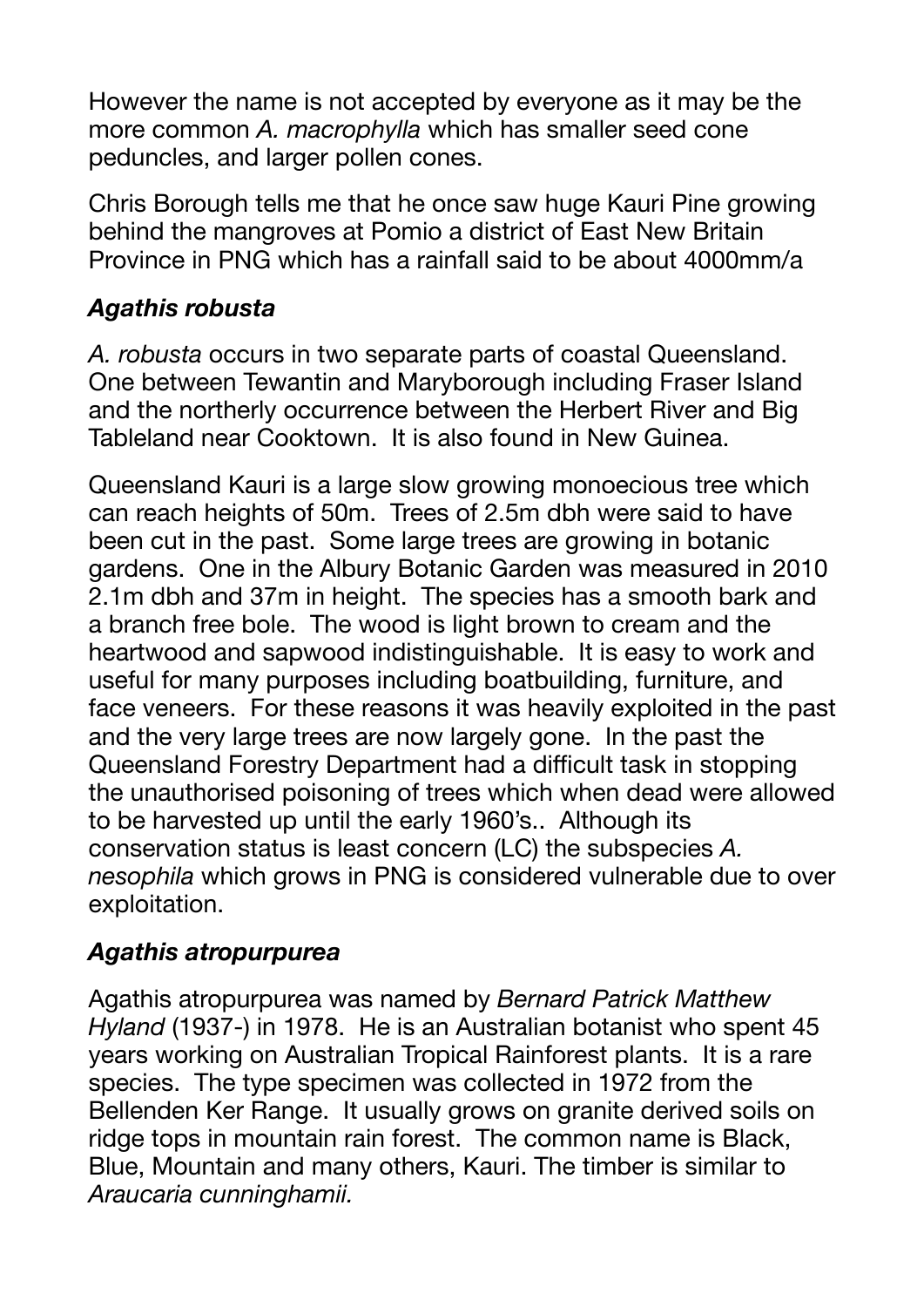## *Wollemia*

The story of the discovery of the Wollemi Pine in 1994 is so well known it need not be covered here. Material has been disseminated around the world. As a general observation many plants purchased from nurseries soon join their ancient ancestors and the dinosaurs which have played a large part its sales. The fossil record indicates a wide geographic spread during the Mesozoic.

It will take some time to establish the parameters in which *Wollemia nobilis* will thrive.

## *Araucaria*

The genus was named by *Antoine Laurent Bernard de Jussieu*  (1748-1836). He was a Frenchman born in Lyon who made a very significant contribution to the system of naming plants. His work *Genera plantarum* 1798 used a different methodology to Linnaeus but kept the binomial system.

*Sydney Howard Vines* said of him in remarks about the natural system

*"The glory of this crowning achievement belongs to Jussieu: he was the capable man who appeared precisely at the psychological moment, and it is the men that so appear who have made, and will continue to make, all the great generalisations of science."* 

It is a genus of 18 species, 2 occur in Australia, and 2 are cultivated, 2 in New Guinea, 1 on Norfolk Island, and 13 in New Caledonia.

*A. columnaris* Cook Pine which is native to New Caledonia*,* and *A. heterophylla* Norfolk Island Pine are frequently planted in parks and beach fronts but are not planted for wood product. Norfolk Island Pine can be seen all along the South Coast of N.S.W.

## *Araucaria bidwillii*

*A. bidwillii* was named by *William Jackson Hooker* (1785-1865). in 1843. In 1841 Hooker became the Director of Kew. His son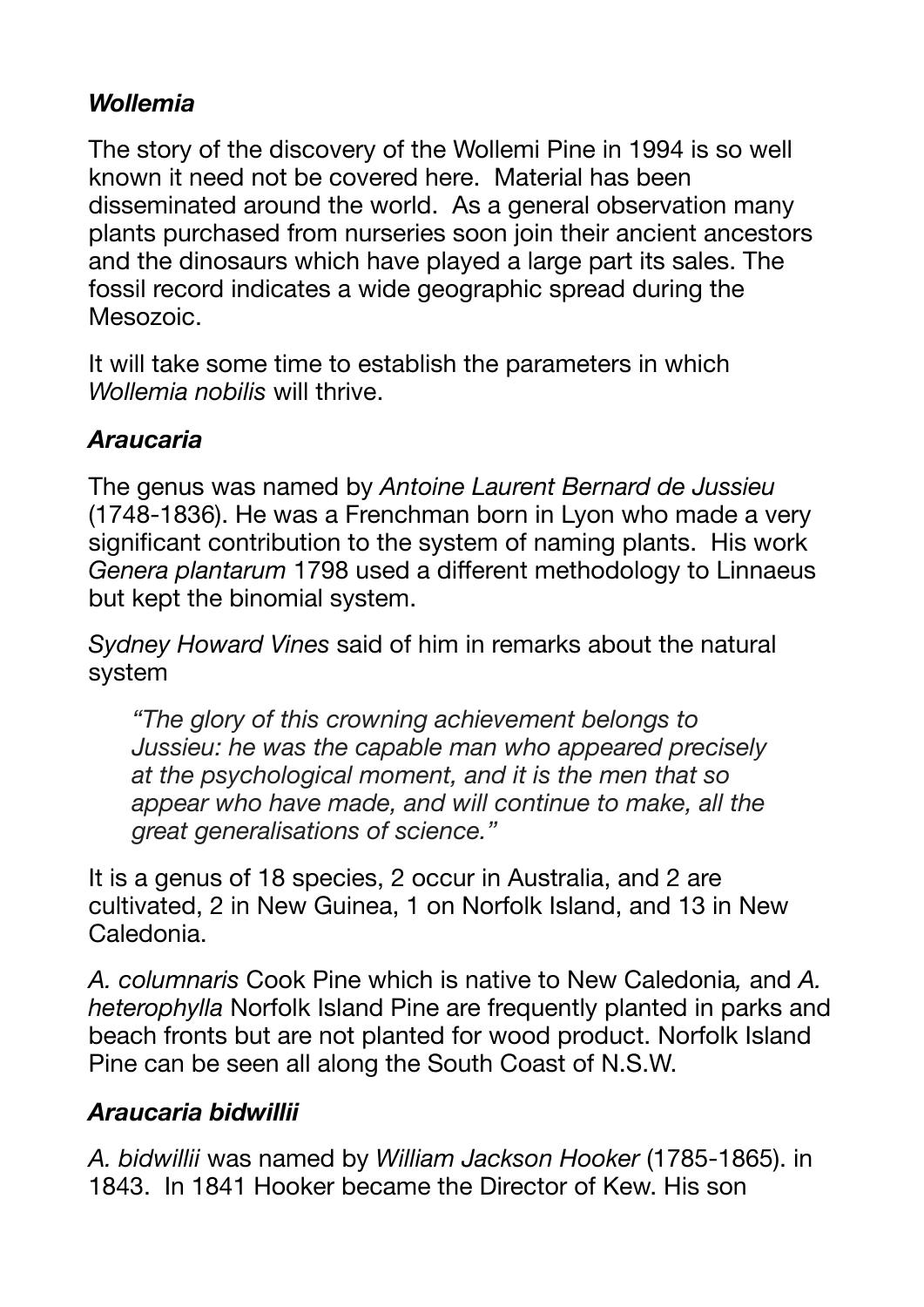succeeded him at Kew. *Joseph Dalton Hooker* the son, met *John Carne Bidwill* in Australia in 1841 and was impressed by his knowledge. Bidwill took a live specimen to London; something of a feat in those days.

Bunya Pine is well known in Australia as a large tree with useful wood characteristics which grows to 45m and a DBH of 1.5m. It occurs in south-eastern Queensland and and a lesser area in north Queensland around Mount Lewis.

The very large cone (The largest I have seen was 8.5kg and can be seen in the FACTT newsletter) is shed whole and disintegrates on the ground into many large edible 'nuts'. The aboriginal people of the area valued the high protein seed which was often roasted at large gatherings of people. It is said that there was a degree of ownership of individual trees.

The well known tree in Canberra at the top of Kings Avenue commemorates the visit by Duke and Duchess of York in 1927. There are several trees in Westbourne Woods with a small plaque recognising the work of Dr.Robert Boden. There is a tree behind the Forestry School building in Yarralumla. The National Arboretum has a plot planted with the species and surprisingly a small number of young trees are to be found on private land on the coastal side of the Tallaganda State Forest.

#### *Araucaria cunninghamii*

*A. cunninghamii*. was named by *William Aiton* (1731-1793) He was a Scottish botanists who travelled to London in 1754 and became the superintendent of the Chelsea Physic Garden later the director of Kew in 1759. It honours *Alan Cunningham* (1791-1839) An English botanist who travelled widely in Eastern Australia.

The species grows near the coast from the MacleayRiver to Shelburn Bay Cape York. with heights of up to 50m and dbh of 2m.

*A. cunninghamii var.papuana* is found in New Guinea and possibly a third *A. cunninghamii var glauca* on Magnetic Island

The common name Hoop Pine refers to the shed bark remaining on the ground in hoops. The surface of the bark in the bole has clear rings. Dr. Kevin Harding drew my attention to the question as to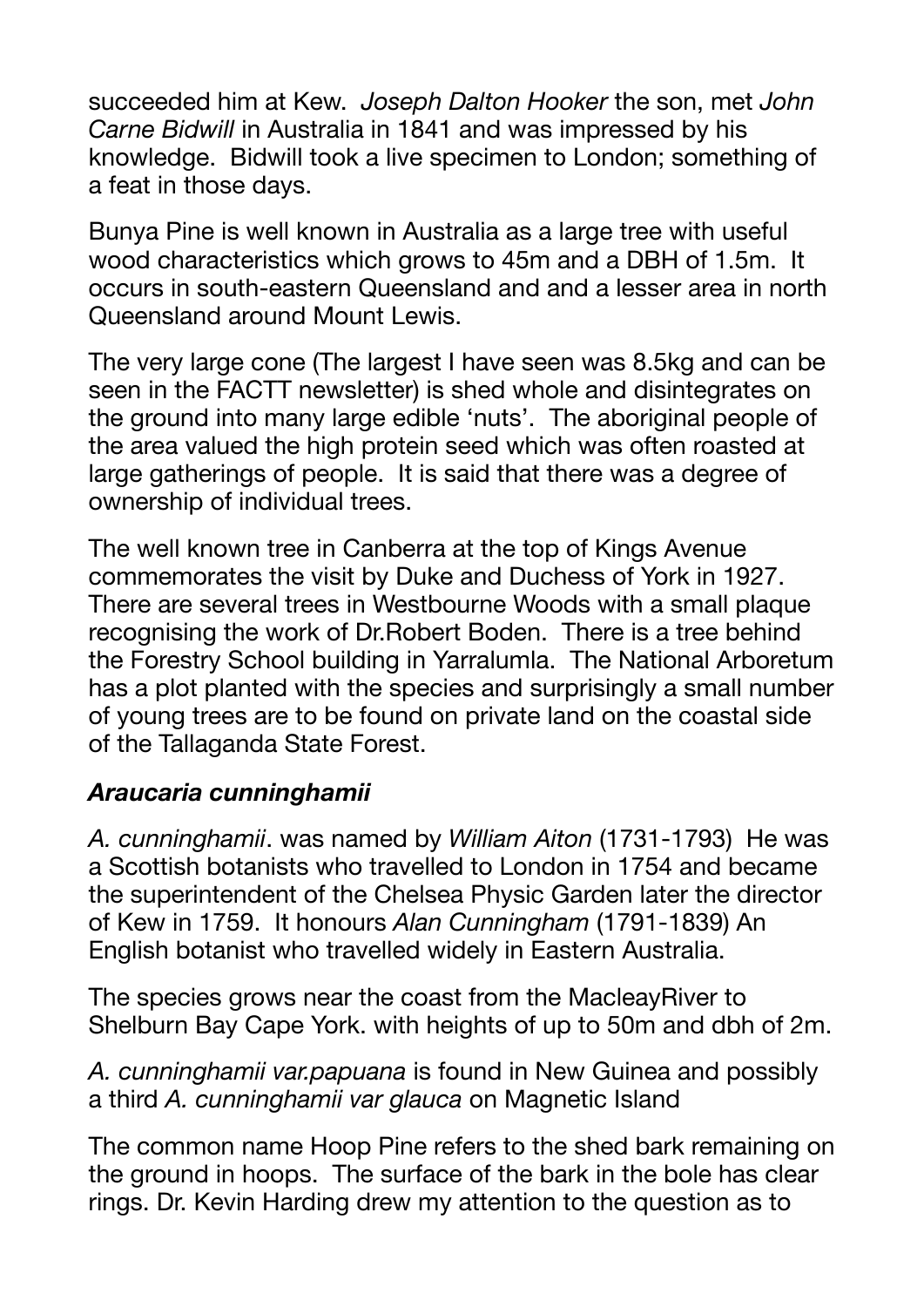what is going on in the cambium layer at these regular points around the stem. where it appears the growth is regularly discontinuous in direction.

It is widely planted in Australia in urban landscapes and plantations for timber. The wood varies from light brown to cream, is plain without annual rings or grain. Ideal for plywood manufacture and in the past butter boxes and fruit boxes and strong enough for masts and spars.

Seed production is low with up to 10 years between crops of the wind pollinated seed.

There is one tree in the grounds of the old CSIRO Division of Forestry on Wilf Crane Crescent Yarralumla. It can also be seen on the conifer trail at the ANBG.

## *Araucaria angustifolia*

*A. angustifolia* Latin narrow-leaved was named as *Columbea angustifolia* by *Antonio Bertoloni* (1775-1869) an Italian physician and botanist in 1819. Later as *Araucaria angustifolia* by *Otto Kuntze (*1843-1907) in 1898. Kuntze traveled the world and edited his botanical collection of some 7,700 specimens, in part at Kew. His approach to taxonomy 'put the cat amongst the pigeons' and meant he was ignored and doors closed to him. It created a schism which came to a head in the 2nd International Botanical Congress in Vienna in 1905.

By the way the 13th Congress was held in Sydney 1981 and the 18th in Melbourne in 2011 when English or Latin was accepted for descriptions from 2012 and electronic publication permitted. A commendable system of modernisation that national constitutions could well emulate.

Parana Pine is a dioecious tree which grows to 40m with a flat top as it ages. It grows in many states of Brazil but the best stands were in Parana. Of the estimated 20m ha in 1900 only 500,000 or so remain due to over exploitation and replacement with plantations of eucalyptus and pines. Logging is now banned and the species on the Critically Endangered list and export not allowed. The wood was clearly very useful and in demand and as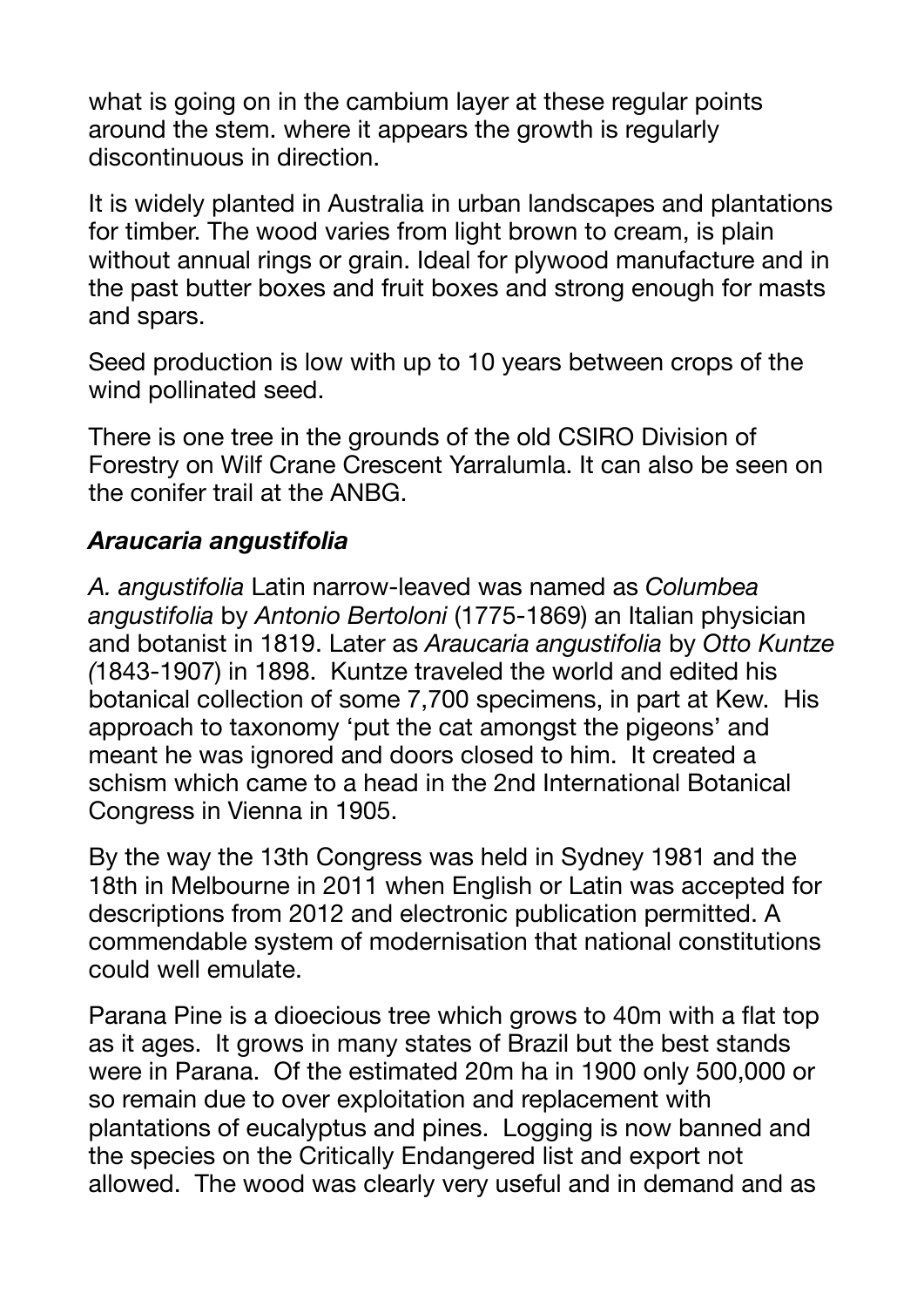so often happens over-exploited. It is also true that the land is very productive and is being given over to crops which are in demand to feed the burgeoning world population.

## *Araucaria hunsteinii*

*A. hunsteinii* has been assigned many names but taxonomists have settled on that given by *Karl Moritz Schumann* (1851-1904) in 1889.

Schumann was a German botanist. He was the curator of the *Botanisches Museum* in Berlin from 1880 to 1894. He was also the first chair of the german Cactus Society. Quite appropriate that this prickly species was named by him. The species is named in honour of C*arl Hunstein* (1843-1888) a German ornithologist and plant collector who worked for the German New Guinea Company from 1885 until his untimely death in a tsunami which hit the coast of New Britain. In New Guinea he is commemorated by the Hunstein Mountains,, Hunstein Forest and several plants.

Modern molecular, morphological, and fossil analysis puts the species in the same clade as *A. bidwillii* 

Fast growing, long lived, monoecious Klinki Pine grows to 80m and exceptionally to 90m with a dbh of 3m. It is native to N.E. PNG. The wood is ideal for plywood manufacture and ice cream spoons (small but a lot of them). Its value for these and other purposes has caused over exploitation; habitat loss due to population pressures, and feral pigs increases this concern. It is listed as near threatened by IUCN Plantations outside PNG have been established to provide this useful timber as natural stands are no longer logged, but for commercial purposes it has to compete with other species which provide similar wood.

## *Araucaria araucana*

*A. araucana* is best known as the monkey puzzle tree. This name is said to be coined when a young tree in Pencarrow garden in Cornwall was commented upon by Charles Austin that "It would puzzle a monkey to climb that."

It was named by several botanists until *Karl Heinrich Emil Koch* (1809-1879) finally gave the present name in 1873. Koch was a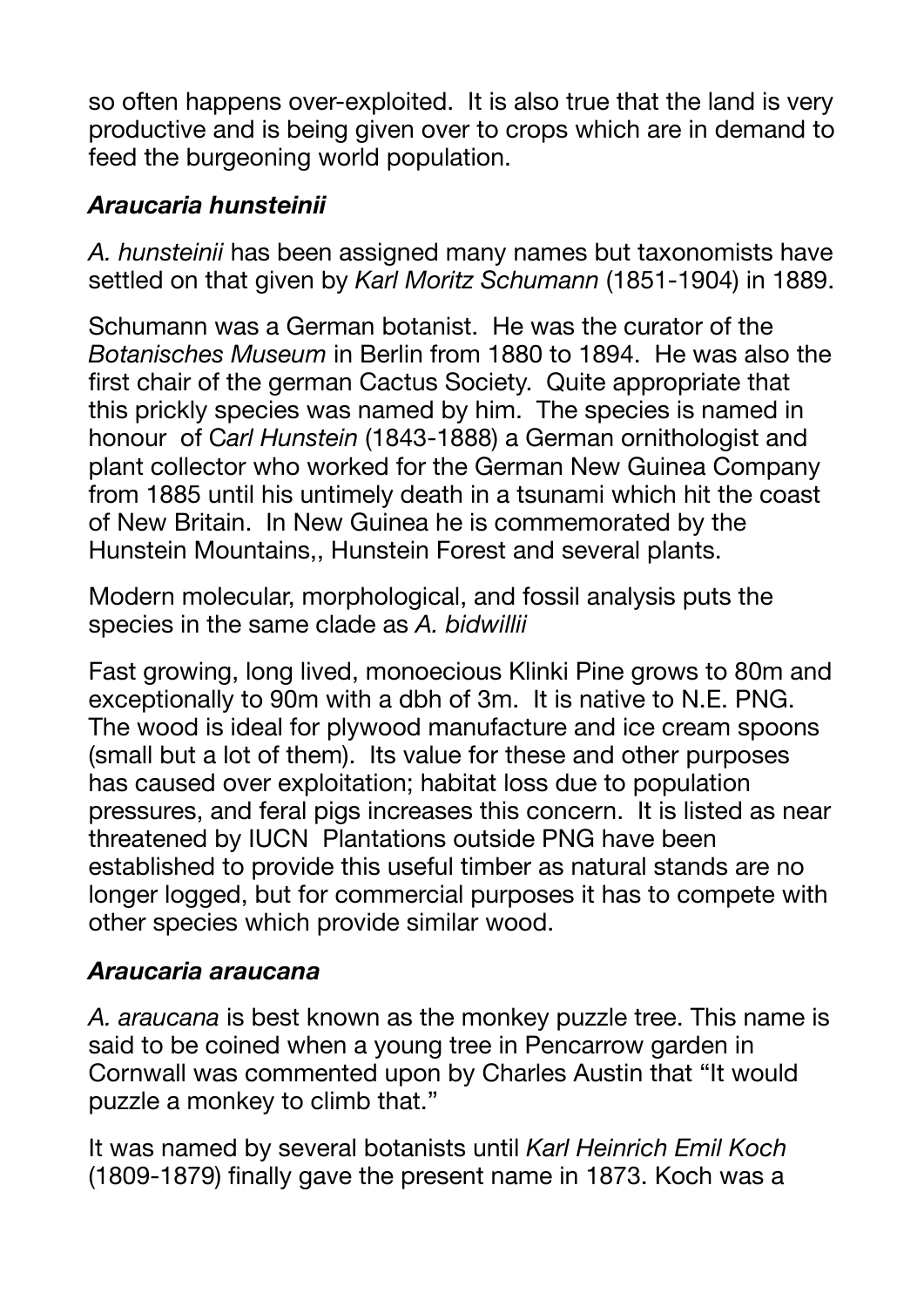German botanist who traveled in the Caucasus and never visited South America.

This usually dioecious tree grows in Chile and the western part of Argentina. It is the toughest of the genus and is found growing as planted trees in many parks and gardens around the world with temperate climates and high rainfall. It is the national tree of Chile. The appearance of being primitive is evocative of the geological past and these days the interest of children in dinosaurs. Its seeds are edible but the trees do not produce seed until they are about 35 years old. Therefore although the trees can grow in many unlikely places such as Britain its potential for commercial nut growing is uneconomic.

It is listed as endangered and was protected by law in 1971.

#### Letters to the editor

#### Hi Steve,

A year or so ago we had a Chinese researcher come here and work on a *Allocasuarina verticilata* project. I helped with some field work for a few days. We were up on Isaacs Ridge (I think) doing some leaf sampling and there was a large lump eroding out of the ground on a slope. I pointed it out and my colleague said it was a *Frankia* nodule. I was surprised how big and woody it was. I never saw another one.

#### Nigel England

#### Some notes from Dennis Nicholls:

#### **Management of fallow species composition with tree planting in Papua New Guinea**

The following paper highlights the use of *Casuarina oligodon* in subsistence in the highlands of PNG (going back to 500 AD and possibly farther back). The highlands became devoid of people, following volcanic activity on an island to the north of New Guinea, around the 1670s - any villager in the highlands would tell of the time the land turned white and all subsistence gardens were destroyed; most people died and the survivors went bush for a long while; clan memories were long and accurate, as modern day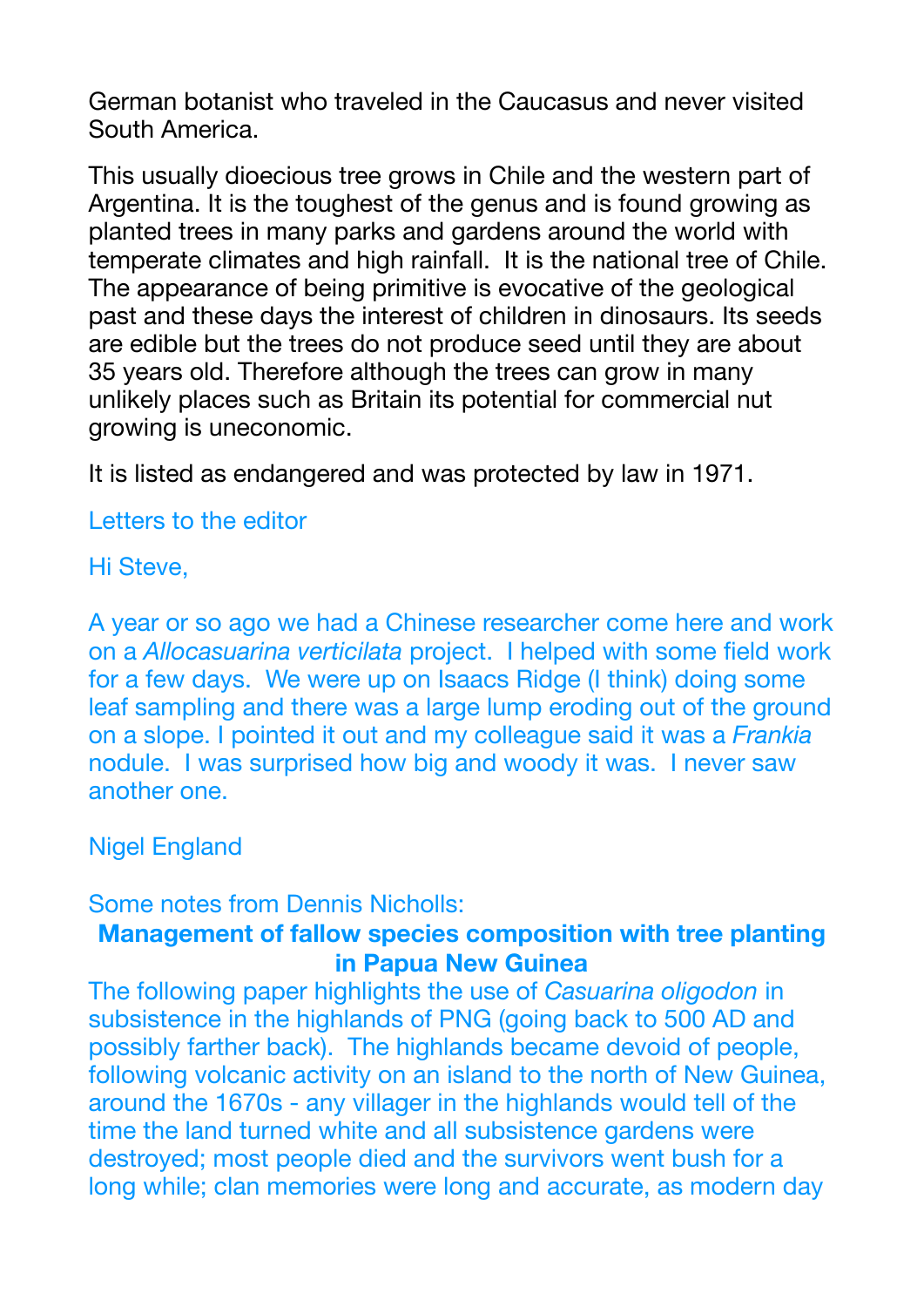archaeologists have found. When people returned to the highlands they brought sweet potato with them (the Portuguese having introduced that central American food plant into, what is now, West Papua) and the population of the highlands grew rapidly. A number of the other tree species used (in the paper) are colonial imports. The *Albizia* sp named grows much larger than the *Albizia* sp in the Arboretum.

**Dennis** 

# **Resource Management in Asia-Pacifi**

#### **Working Paper No. 5:**

### **Management of fallow species composition with tree planting in Papua New Guinea**

#### **R. Michael Bourke**

Department of Human Geography Research School of Pacific and Asian Studies Australian National University Canberra, ACT 0200, Australia

Paper presented for the Resource Management in Asia-Pacific Seminar Series 5 June 1997

#### **Abstract**

In response to increasing population pressure and demand for food to feed pig herds, villagers are intensifying land use in Papua New Guinea (PNG). Managing the species composition of fallow vegetation is one intensification technique used. The most important species used is *Casuarina oligodon.* Minor species include *Parasponia rigida*, *Schleinitzia novo-guineensis*, *Albizia* spp. *and Piper aduncum*. Casuarina is a multi-purpose species grown throughout the highlands that provides timber for fencing, firewood and house construction. In four regions of the highlands, villagers transplant self-sown seedlings into food gardens towards the end of the cropping phase to enhance soil fertility. These grow to form dense stands of trees which dominant the fallows.

About 1.3 million people plant some casuarina trees and about one fifth of these manage fallow species composition with casuarina. The technique is most commonly used over an altitudinal range of